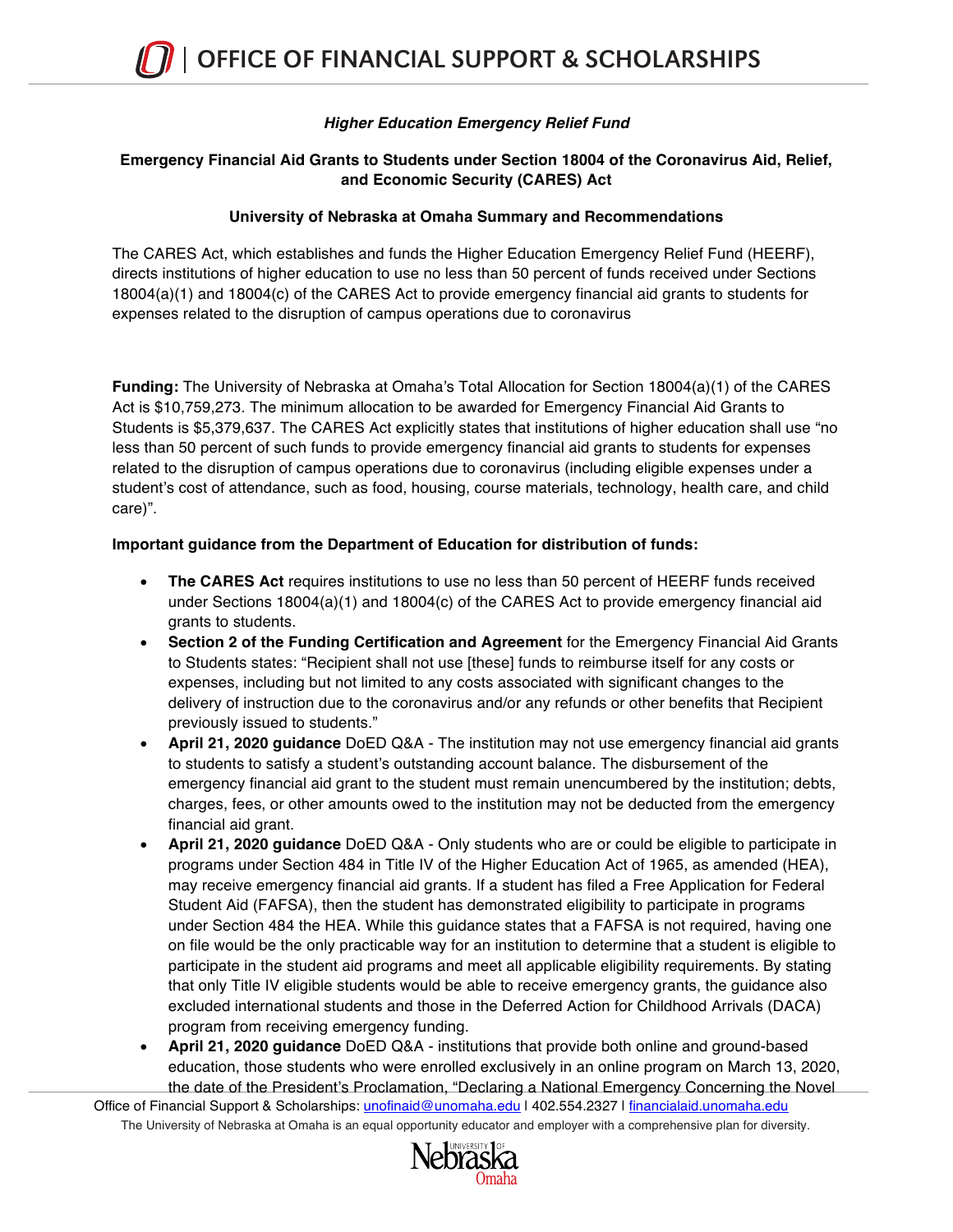Coronavirus Disease (COVID-19) Outbreak," Federal Register Vol. 85, No. 53 at 15337- 38, are not eligible for emergency financial aid grants.

- **Secretary's letter to college and university presidents -** The CARES Act provides institutions with significant discretion on how to award this emergency assistance to students. This means that each institution may develop its own system and process for determining how to allocate these funds, which may include distributing the funds to all students or only to students who demonstrate significant need.
- **Secretary's letter to college and university presidents -** The only statutory requirement is that the funds be used to cover expenses related to the disruption of campus operations due to coronavirus (including eligible expenses under a student's cost of attendance, such as food, housing, course materials, technology, health care, and child care).
- **Secretary's letter to college and university presidents -** encourage the leadership of each institution to prioritize your students with the greatest need, but at the same time consider establishing a maximum funding threshold for each student to ensure that these funds are distributed as widely as possible. As a point of reference, you might consider using the maximum Federal Pell grant (for the 2019-2020 academic year, \$6,195) as that threshold.
- **Funding Certification and Agreement –** Agree to provide emergency financial aid grants to students for expenses related to the disruption of campus operations due to coronavirus (including eligible expenses under a student's cost of attendance such as food, housing, course materials, technology, health care, and child care).
- **Funding Certification and Agreement -** Recipient retains discretion to determine the amount of each individual emergency financial aid grant consistent with all applicable laws including nondiscrimination laws. Recipient acknowledges that the Secretary recommends the maximum Federal Pell Grant for the applicable award year as an appropriate maximum amount for a student's emergency financial aid grant in most cases, and the Recipient should be mindful of each student's particular socioeconomic circumstances in the staging and administration of these grants.
- **April 3, 2020 guidance –** *Need Analysis* Any aid (in the form of grants or low-interest loans) received by victims of an emergency from a federal or state entity for the purpose of providing financial relief is not counted as income for calculating a family's Expected Family Contribution (EFC) under the Federal Methodology or as estimated financial assistance for packaging purposes.

#### **Department of Education References:**

Coronavirus Aid, Relief, and Economic Security (CARES) Act Letter to College and University Presidents on CARES Act Funding April 3, 2020: ED UPDATED Guidance for Interruptions of Study Related to Coronavirus (COVID-19) April 9, 2020: U.S. Department of Education (ED) announcement CARES Act Institutional Allocations from Department of Education CARES Act Higher Education Emergency Relief Fund Certification Agreement Form April 21, 2020: Frequently Asked Questions about the Emergency Financial Aid Grants to Students ED website at ed.gov/coronavirus.

The University of Nebraska at Omaha is an equal opportunity educator and employer with a comprehensive plan for diversity. Office of Financial Support & Scholarships: unofinaid@unomaha.edu | 402.554.2327 | financialaid.unomaha.edu